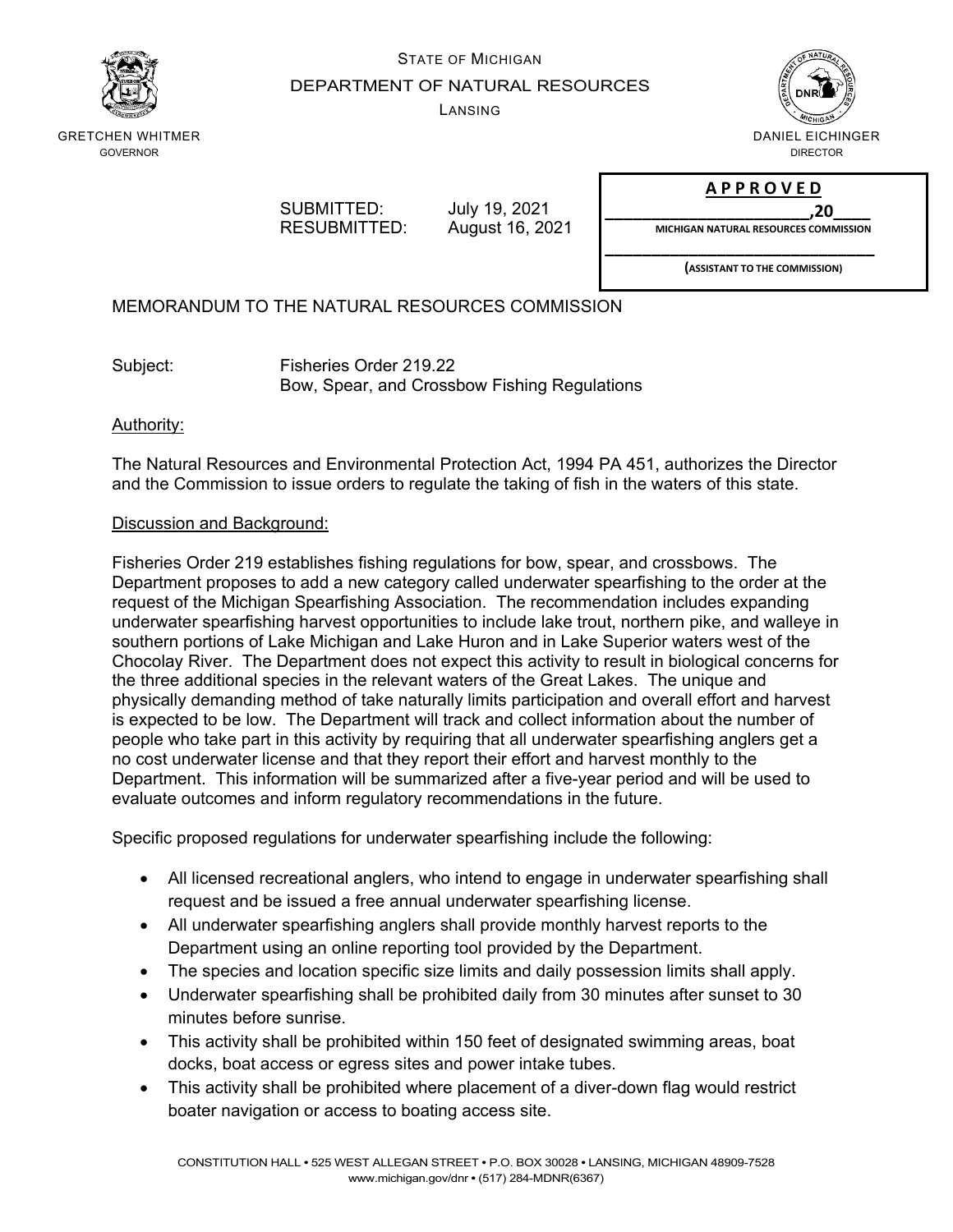Fisheries Order FO-219.22 Bow, Spear, and Crossbow Fishing Regulations Page 2 August 16, 2021

- All spearguns must have the bands unloaded from the spear and the safety on when the diver is moving between fishing areas and when entering and exiting the water.
- Use of artificial breathing devices such as scuba, re-breather or similar devices shall be prohibited while underwater spearfishing.
- The following Great Lakes waters shall be open to underwater spearfishing:
	- o Lake Michigan: waters south of the southernmost pier at Grand Haven.
	- $\circ$  Lake Huron: waters south of the southernmost pier of the Thunder Bay River, extending south to the mouth of the St. Clair River (Fort Gratiot Light)
	- o Lake Superior: waters west of the Chocolay River.

The Department would conduct and complete a review of this activity after five years, if adopted, and would provide future regulatory recommendations to the Natural Resources Commission.

## *Issue Pros and Cons*

These changes will expand opportunities for anglers who underwater spearfish that are interested in harvesting lake trout, northern pike, and walleye in specific portions of the Great Lakes. Currently the fish species allowed to be harvested using underwater spearfishing methods are less desirable for consumptive purposes and the Michigan Spearfishing Association was interested in expanding harvest opportunities for anglers in their sport.

## *Biological*

The number of people expected to participate in this method of take is limited, which limits overall effort and harvest. Therefore, the Department anticipates no foreseeable biological concerns in the waters where this regulation is being recommended. Targeted underwater spearfishing effort for lake trout, northern pike, and walleye is expected to be low because of the challenges related to water clarity, weather conditions, diver's physical ability, and the seasonality of fish occupancy in nearshore waters, which all influence the effectiveness of the activity.

## *Social*

This opportunity will be limited to a few people who choose to brave the waters of the Great Lakes in search of harvestable fish. People will support this activity as it poses very limited risk to Great Lakes populations of lake trout, northern pike and walleye. Based on feedback received during external review, anglers, stakeholder groups, and Citizen Advisory Committees were primarily supportive of this regulation proposal. It should be noted, however, that there was little citizen interest or acceptance for expanding this proposal to inland waters in the future. The Department supports that viewpoint.

## *Economic*

The Department does not expect the proposed changes to have any significant budgetary or personnel implications.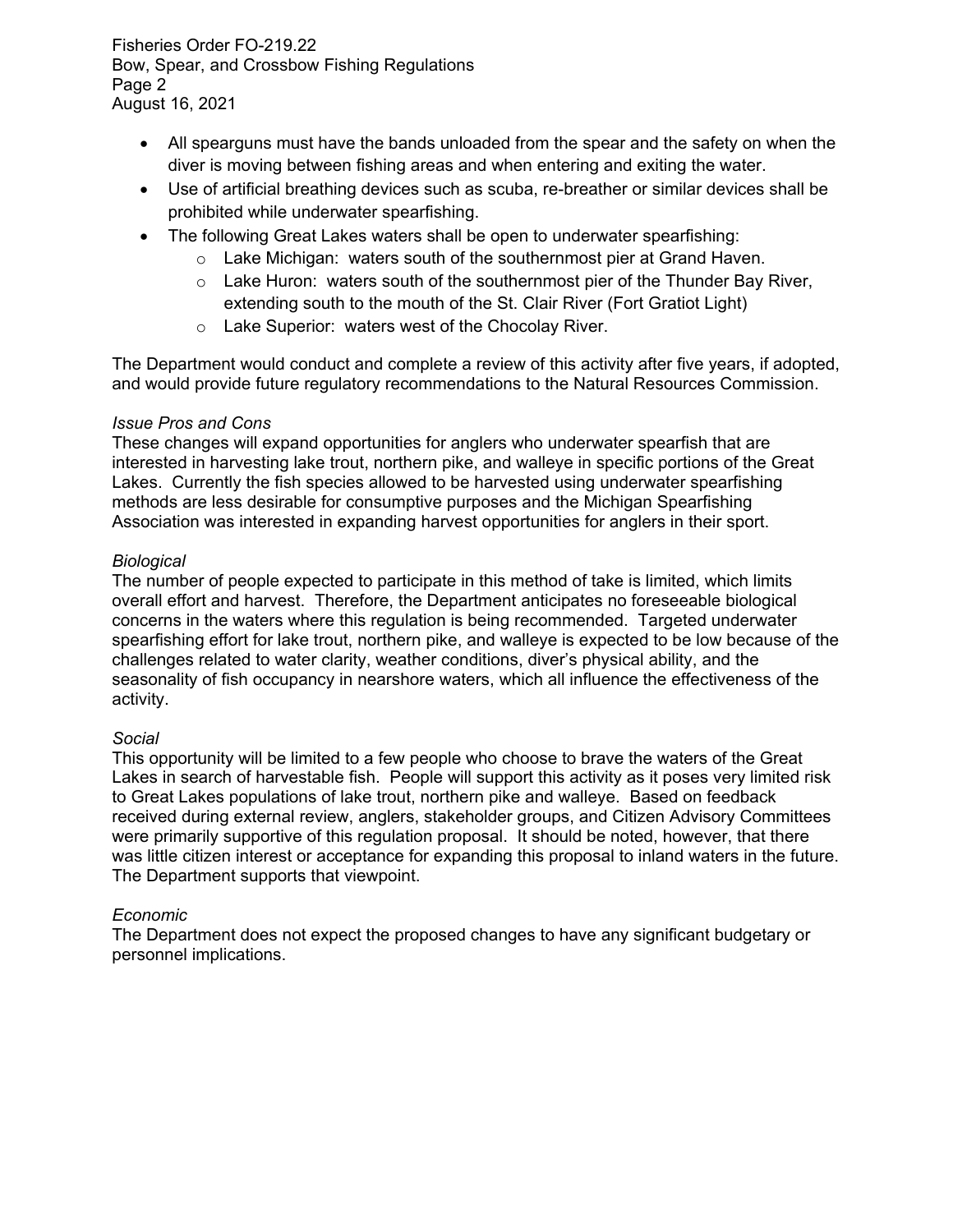Fisheries Order FO-219.22 Bow, Spear, and Crossbow Fishing Regulations Page 3 August 16, 2021

## Recommendation:

Relevant Divisions have contributed to the preparation of this order. This order was submitted for information on August 12, 2021, at the Natural Resources Commission meeting. This item appeared on the Department's August 3, 2021, calendar and may be eligible for approval on September 16, 2021.

James Dexter, Chief<br>Fisheries Division<br>Fisheries Division<br>Law Enforcement D

Duquatt

Jared Duquette, Chief Jared Duquette, Chief Jeff Stampfly, Chief Vildlife Division

WA A

Ronald A. Olson, Chief Shannon Lott<br>
Parks and Recreation Division<br>
Natural Resources Deputy Parks and Recreation Division

Law Enforcement Division

**Forest Resources Division** 



I have analyzed and discussed these recommendations with staff and concur as to matters over which the Director has authority.

Daniel Eichinger, Director **Date** 

\_\_\_\_\_\_\_\_\_\_\_\_\_\_\_\_\_\_\_\_\_\_\_\_\_\_\_ \_\_\_\_\_\_\_\_\_\_\_\_\_\_\_\_\_\_\_\_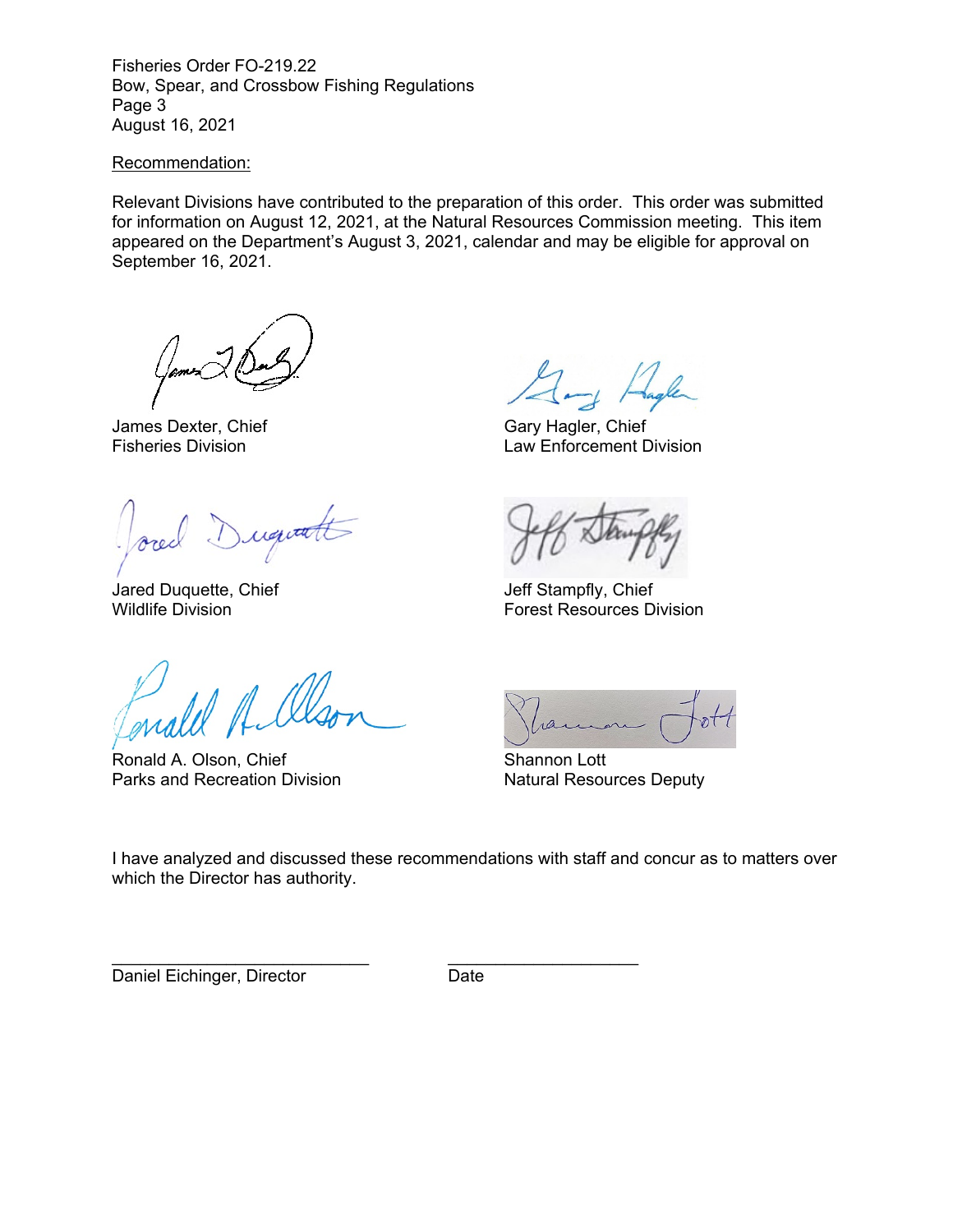# **FISHERIES ORDER**

## **Bow, Spear, and Crossbow Fishing Regulations Order 219.21**

By authority conferred on the Natural Resources Commission and the Department of Natural Resources by Part 487 and Part 491 of 1994 PA 451, MCL 324.48701 to 324.48740, it is ordered on September 16, 2021, the following section(s) of the Fisheries Order shall read effective April 1, 2022, as follows:

The seasons, gear, waters, and species where a spear, bow and arrow, or crossbow may be used are as specified in the table below and lists which follow (except as otherwise prohibited). Spearing gear shall be limited to: hand-propelled spear, rubber-propelled spear, spring-propelled spear, bow and arrow, and crossbow. Artificial lights may be used. It shall be unlawful to use a rubber-propelled spear or a springpropelled spear without being submerged and have the spear under control by means of an attached line not exceeding 20 feet in length. It is unlawful to spear any fish in a waterbody closed to fishing, except as noted in the spearing exceptions list.

| <b>SEASON</b>                                       | <b>GEAR</b>                          | <b>WATERS (see Note 1)</b>                                                                                                                                                                                                                                                                              | <b>SPECIES</b>                                                                                                                                                                          |
|-----------------------------------------------------|--------------------------------------|---------------------------------------------------------------------------------------------------------------------------------------------------------------------------------------------------------------------------------------------------------------------------------------------------------|-----------------------------------------------------------------------------------------------------------------------------------------------------------------------------------------|
| Open all year                                       | spear, bow and arrow,<br>or crossbow | ALL WATERS except:<br>Designated Trout Lakes and<br><b>Designated Trout Streams</b>                                                                                                                                                                                                                     | bowfin, bullheads,<br>burbot, carp, catfish,<br>drum, gizzard shad,<br>goldfish, grass carp,<br>cisco (lake herring),<br>longnose gar, smelt,<br>suckers (see Note 2),<br>and whitefish |
| December 1<br>through March 15<br>(through the ice) | hand-propelled spear                 | ALL WATERS except:<br>Designated Trout Lakes and<br><b>Designated Trout Streams</b>                                                                                                                                                                                                                     | northern pike and<br>muskellunge                                                                                                                                                        |
| Species and<br>location specific                    | underwater spear (see<br>Note 3)     | Lake Michigan: waters south<br>of the southernmost pier at<br>Grand Haven<br>Lake Huron: waters south of<br>the southernmost pier of the<br>Thunder Bay River,<br>extending south to the<br>mouth of the St. Clair River<br>(Fort Gratiot Light)<br>Lake Superior: waters west<br>of the Chocolay River | lake trout, northern<br>pike, walleye, and all<br>species listed as<br>available when using<br>a spear, bow and<br>arrow, and crossbow                                                  |

Note 1 - Check the spearing exceptions lists (below) for regulations that differ from those listed in the table above. Designated Trout Lakes are those lakes classified under Type A and Type D trout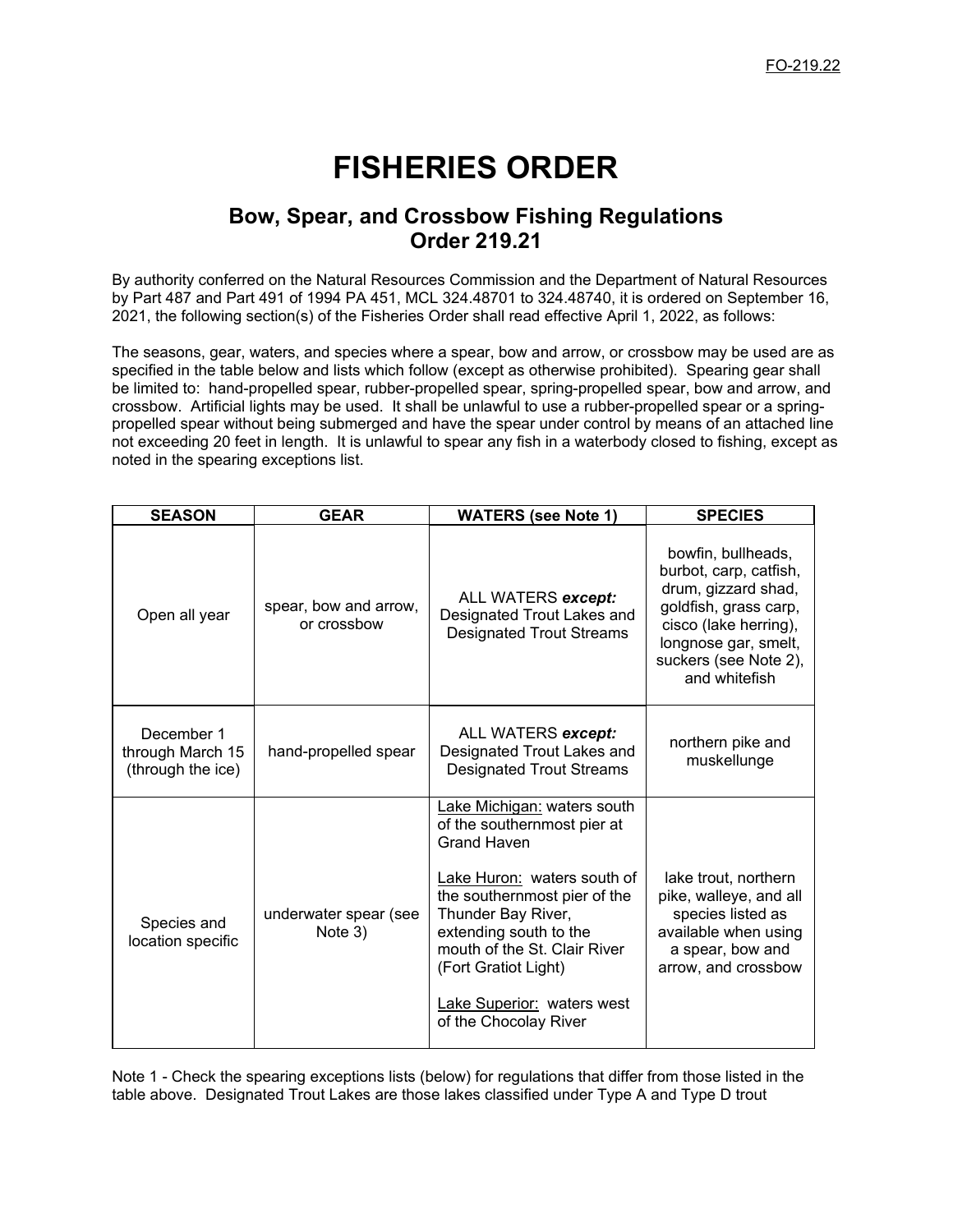regulations (see FO-254). Designated Trout Streams are those listed in the following classifications: Type 1, 2, Gear Restricted Streams, Research Areas, and Brook Trout Restoration Areas. Most of the Type 3 and Type 4 streams are Designated Trout Streams (see FO-200 and FO-210).

Note 2 - For the purpose of this order the term suckers refers to: suckers (longnose, white, northern hog, spotted), redhorse (silver, golden, black, greater, shorthead), buffalo (bigmouth, black), lake chubsucker, and quillback carpsucker.

Note 3 – For underwater spearfishing the following regulations apply:

- All recreational anglers, who intend to engage in underwater spearfishing shall request and be issued a free annual underwater spearfishing license.
- All underwater spearfishing anglers shall provide monthly effort and harvest reports to the Department using an online reporting tool provided by the Department.
- To use an underwater spear in compliance with the table within this order, the angler/diver shall be fully submerged beneath the waters surface when attempting to harvest fish.
- The species and location specific size limits and daily possession limits shall apply.
- Underwater spearfishing shall be prohibited daily from 30 minutes after sunset to 30 minutes before sunrise.
- This activity shall be prohibited within 150 feet of designated swimming areas, boat docks, boat access or egress sites and power intake tubes.
- This activity shall be prohibited where placement of a diver-down flag would restrict boater navigation or access to boating access site.
- All spearguns shall have the bands unloaded from the spear and the safety on when divers are moving between fishing areas and when entering and exiting the water.
- Use of artificial breathing devices such as scuba, re-breather or similar devices shall be prohibited while underwater spearfishing.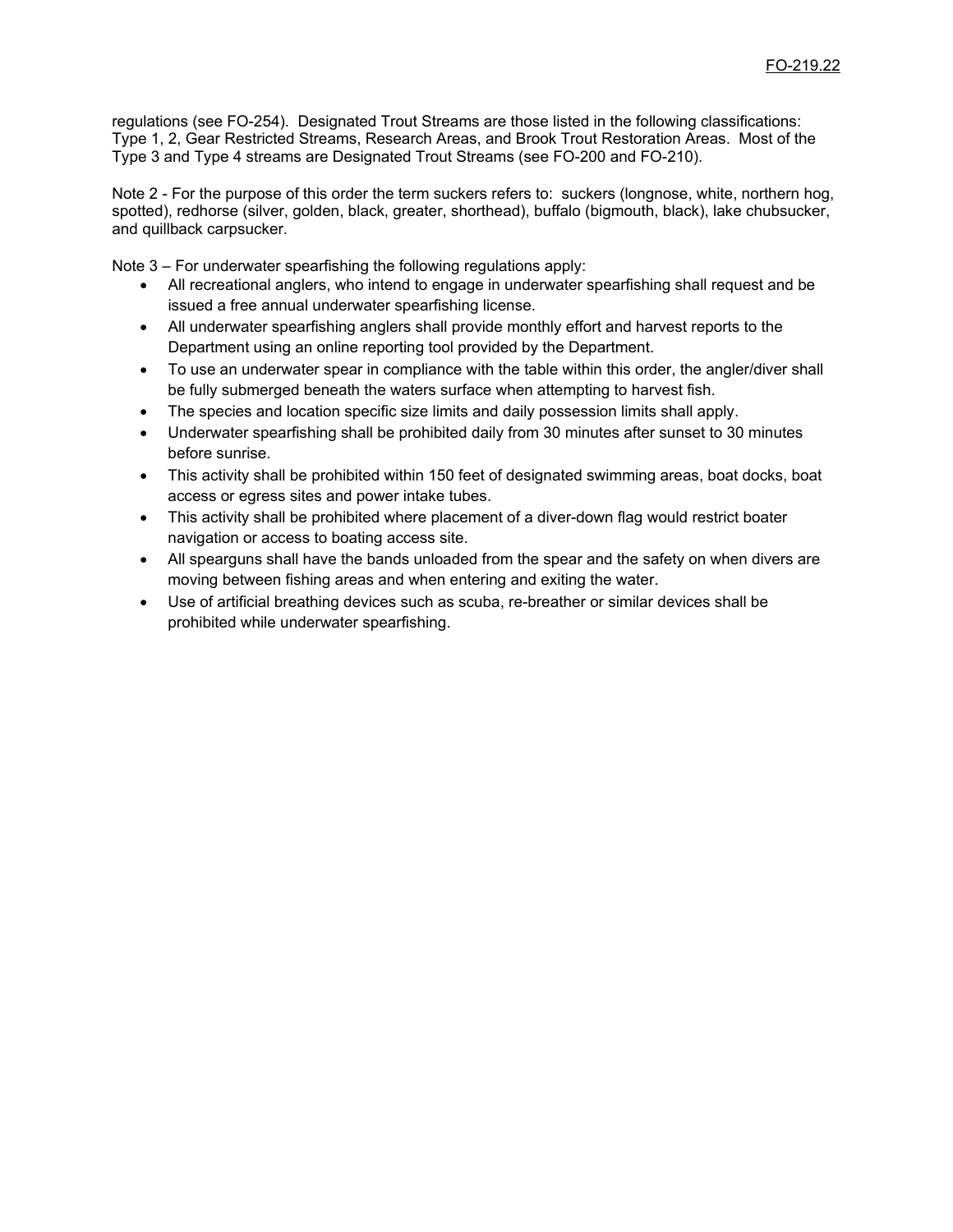# **SPEARING EXCEPTIONS**

## **LIST A – INLAND WATERS**

## **WATERS CLOSED TO NORTHERN PIKE AND MUSKELLUNGE SPEARING**

It shall be unlawful to fish by any means other than hook-and-line for northern pike or muskellunge in the following waters:

| <b>Alger County</b>                       | Kingston Lake                                                                                                   |  |
|-------------------------------------------|-----------------------------------------------------------------------------------------------------------------|--|
| Alpena and<br><b>Montmorency Counties</b> | <b>Fletcher Floodwaters</b>                                                                                     |  |
| <b>Barry County</b>                       | Lower Crooked Lake and Thornapple Lake (from McKeown Rd T3N, R8W,<br>S27 to Barger Rd T3N, R7W, S20)            |  |
| <b>Clare County</b>                       | <b>Budd Lake</b>                                                                                                |  |
| <b>Clinton County</b>                     | Lake Ovid                                                                                                       |  |
| <b>Delta County</b>                       | Dana Lake                                                                                                       |  |
| <b>Dickinson County</b>                   | East Lake, Island Lake, South Lake, and West Lake (all within Groveland<br>Mines)                               |  |
| <b>Iron County</b>                        | Brule Lake, Chicagon Lake, Lake Emily, Paint Lake, Paint Pond (Brule Isle<br>Imp.), Stanley Lake, and Swan Lake |  |
| <b>Kent County</b>                        | Campau Lake and Murray Lake                                                                                     |  |
| <b>Keweenaw County</b>                    | Lake Gratiot                                                                                                    |  |
| <b>Lenawee County</b>                     | Lake Hudson                                                                                                     |  |
| <b>Schoolcraft County</b>                 | Grassy Lake and McKeever Lake                                                                                   |  |
| <b>St. Joseph County</b>                  | Long Lake (T6S, R12W, S7)                                                                                       |  |
| <b>Van Buren County</b>                   | Bankson Lake and Round Lake (T4S, R16W, S31)                                                                    |  |

## **WATERS WITH SPEARING AND GAFF HOOK RESTRICTIONS**

## **Cheboygan County**

April 1 through June 15, inclusive, it shall be unlawful to take or attempt to take any species of fish with spearing gear or gaff hook from the following waters:

**Black River** Cheboygan River Indian River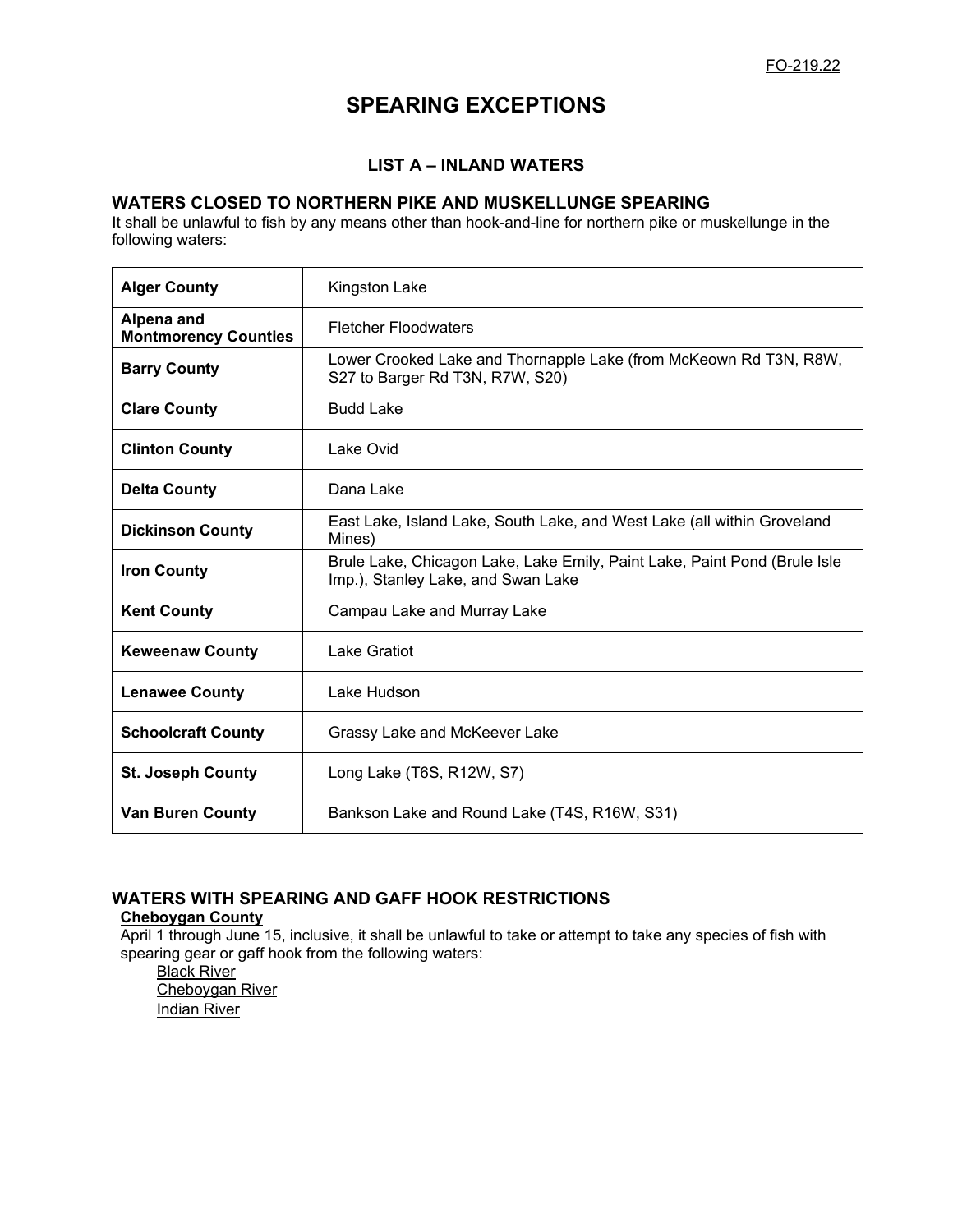## **DESIGNATED TROUT STREAMS OPEN TO SPRING SPEARING**

The following designated trout streams are open to the use of spearing gear from April 1 through May 31, inclusive, for taking bowfin, bullheads, burbot, carp, catfish, drum, longnose gar, gizzard shad, goldfish, grass carp, cisco (lake herring), smelt, suckers (as listed above), and whitefish:

#### **Alcona County**

Bryant Creek from Vaughn Lake downstream to Little Lake

Buff Creek

Sucker Creek from confluence of Vincent Creek (T27N, R8E, S9) downstream to Hubbard Lake (T28N, R8E, S36)

#### **Calhoun County**

Nottawa Creek: from Calhoun County line (T4S, R8W, S31) upstream to T3S, R5W, S35 Rice Creek: South Branch Rice Creek from confluence of Rice Creek and Kalamazoo River (T2S, R6W, S25) upstream to Concord Road (Jackson County)

#### **Chippewa County**

Trout Creek downstream of Big Trout Lake (T42N, R3E, S31) Prentiss Creek (T42N, R2E,)

## **Delta County**

Squaw Creek downstream of County Road 513

#### **Mackinac County**

Doe Creek (T43N, R10W)

Foley Creek downstream of I-75

Hoban Creek downstream of US-2

Hudson Creek (T41N, R11W, S8)

Martineau Creek downstream of I-75

McClouds Creek

Milakokia River, from Milakokia Lake downstream to Heinz Lake

Norton Creek from M-135 downstream to South Manistique Lake

Nunn's Creek downstream of Highway M -134

Pearson's Creek, T42N, R1W and R1E

Rabbits Back Creek downstreamof Mackinac Trail

Scrams Creek (T42N, R11W, S11)

Taylor Creek (T43N, R12W, S2, 11, 12 and 13)

#### **Mason County**

Sable River from Freesoil Road downstream to Custer Road (T20N, R16W, S22) **Van Buren County**

Dowagiac River and tributaries upstream of 50th Street (T45N, R15W, S35)

Lake of the Wood Outlet to confluence with Dowagiac River (T45N, R15W, S34)